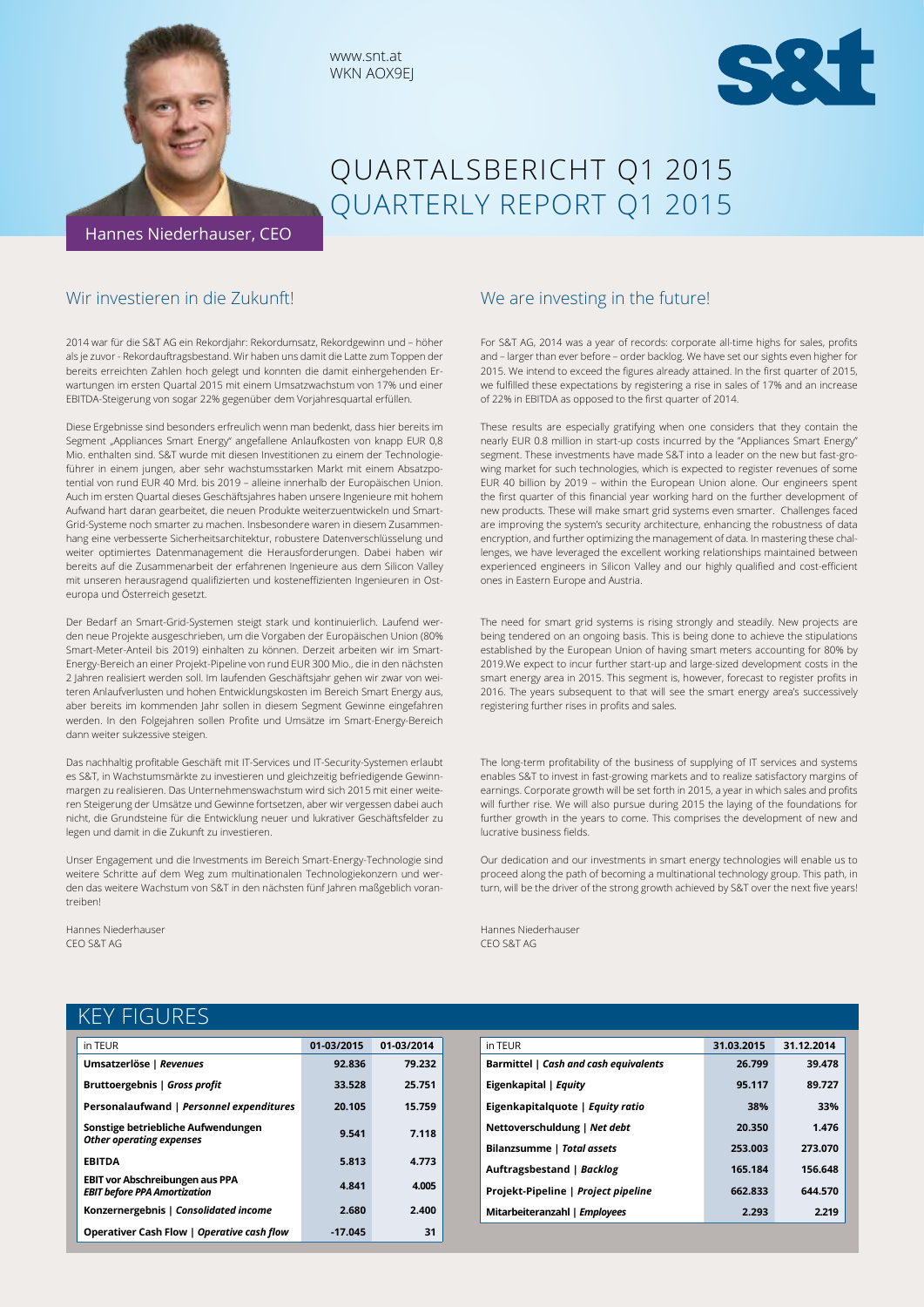### S&T AG schließt das erste Quartal 2015 mit weiterem Umsatz- und Ergebniswachstum ab

Im ersten Quartal des Geschäftsjahres 2015 konnte die S&T Gruppe sowohl den Umsatz als auch die Profitabilität gegenüber dem Vorjahresquartal deutlich steigern. Insbesondere führte der 2014 erfolgte Einstieg in das Segment "Appliances Smart Energy" zu diesem Umsatzwachstum von rund 17 Prozent. Gleichzeitig konnten die wesentlichen Ergebniskennziffern deutlich erhöht werden. Das EBITDA konnte, insbesondere dem signifikanten Wachstum des Segmentes "Appliances Security" geschuldet, um rund 22%, das Konzernergebnis um rund 12% verbessert werden, während das Segment "Appliances Smart Energy" aufgrund von hohen Entwicklungsaufwendungen und noch vorhandenen Anlaufverlusten noch keine positiven Ergebnisbeiträge beitragen konnte.

Der Umsatz stieg gegenüber dem Vergleichsquartal 2014 von EUR 79,2 Mio. auf EUR 92,8 Mio. – das entspricht einem Wachstum von 17%. Daraus wurde ein Bruttoergebnis von EUR 33,5 Mio. nach EUR 25,8 Mio. in der Vergleichsperiode 2014 erwirtschaftet, was einer Bruttomarge von 36,1% (Vj.: 32,5%) entspricht. Ausschlaggebend für die Steigerung der Bruttomarge waren insbesondere die Reduktion der Hardware-Umsätze im "Services DACH"-Segment und der daraus resultierende, geänderte Portfolio-Mix mit einem höheren Serviceanteil. Ferner trug die positive Umsatzentwicklung insbesondere im margenstarken Segment "Appliances Security" dazu bei. Schlussendlich ist auch die im Segment "Appliances Smart Energy" erwirtschaftete Bruttomarge von rund 38,3% positiv hervorzuheben.

Dank der gestiegenen Bruttomarge, bei nur moderatem Anstieg der Personalkosten sowie geringerer übriger Erträge, erhöhte sich das EBITDA auf EUR 5,8 Mio. (Vj.: EUR 4,8 Mio.). Dies führte insgesamt zu einem Konzernergebnis von EUR 2,7 Mio. (Vj.: EUR 2,4 Mio.). Der Gewinn je Aktie blieb damit trotz der gegenüber dem Vorjahr höheren Aktienanzahl stabil bei 6 Cent (Vj.: 6 Cent).

Zur Entwicklung der einzelnen Segmente:

# S&T AG concludes the quarter by having registered further rises in sales and earnings

In the first quarter of the 2015 financial year, the S&T Group was able to strongly increase its sales and profits, as compared to those of the same quarter in the previous year. Prime driver of the rise of some 17% in sales was the entry in 2014 into the "Appliances Smart Energy" segment. The company was also able to improve all of its key indicators. Profiting from the substantial growth turned in the by "Appliances Security" segment, EBITDA climbed by some 22%. Consolidated income rose by some 12%. Large-sized expenditures for development and the ongoing incurring of start-up costs caused the "Appliances Smart Energy" segment not yet be in the black.

As compared with the same period in 2014, sales rose in the first quarter of 2015 from EUR 79.2 million to EUR 92.8 million, corresponding to a rise of 17%, translating into gross earnings of EUR 33.5 million, up from EUR 25.8 million in the first quarter of 2014. This yields a gross margin of 36.1% (PY: 32.5.%). This rise in gross margin was especially attributable to the lessening of sales of hardware achieved by the "Services in Germany, Switzerland and Austria" segment, and to the ensuing alteration of the mix of products in the segment's portfolio, which now features a greater share of services. A further positive factor are the results stemming from the high-margins "Appliances Security" segment. Also boosting performance was the "Appliances Smart Energy" segment, whose margin came to some 38.3%.

The increases in gross margins joined with the moderate rises in personnel costs and the lessening of other earnings in causing EBITDA to increase to EUR 5.8 million (PY: EUR 4.8 million). This yielded consolidated income of EUR 2.7 million (PY: EUR 2.4 million). Despite the increase in the number of shares over that of the previous year, earnings per share remained unchanged at 6 cents (PY: 6 cents).

On the development of the individual segments:

| Segmentierte Gewinn- und Verlustrechnung (in EUR Mio.) |      | <b>Services DACH</b> |       | <b>Services EE</b> |      | <b>Appl. Security</b> | Appl. Smart Energy |      |
|--------------------------------------------------------|------|----------------------|-------|--------------------|------|-----------------------|--------------------|------|
| Income statement by segment (in EUR million)           | 2015 | 2014                 | 2015' | 2014               | 2015 | 2015                  | 2015               | 2014 |
| Umsatzerlöse   Revenues                                | 19.8 | 23,4                 | 45.5  | 43.5               | 16.9 | 12.0                  | 10.7               | 0,3  |
| Bruttoergebnis   Gross margin                          | 4.6  | 4.6                  | 15.5  | 14.1               | 9.3  | 6.9                   | 4.1                | 0,1  |
| Segmentergebnis   Segment result                       | 0.2  | $-0,1$               | 0.4   | 0,5                | 2.8  | 2.0                   | $-0.8$             | 0,0  |

Die Umsätze im Segment "Services DACH" reduzierten sich von EUR 23,4 Mio. im ersten Quartal 2014 auf EUR 19,8 Mio. im aktuellen Geschäftsjahr. Dies ist auf den Rückzug aus umsatzträchtigen, aber margenschwachen Hardwareprodukten zurückzuführen. Die Bruttomarge entwickelte sich hingegen sehr erfreulich und konnte von 19,8% im Vorjahr auf nunmehr 23,3% um rund 3,5 Prozentpunkte gesteigert werden. Diese Steigerung im Segment "Services DACH" schlug sich dank weiterer Effizienzsteigerungen auch im EBITDA des Segmentes nieder. Insgesamt konnte das Periodenergebnis dieses Segmentes ins Positive gedreht werden, sodass "Services DACH" EUR 0,2 Mio. zum Konzernergebnis beitrug (Vj.: EUR -0,1 Mio.).

Im Segment "Services EE" konnten die Umsätze gegenüber dem Vergleichsquartal 2014 um rund 5% gesteigert werden. Der Umsatz erhöhte sich um ca. EUR 2 Mio. auf EUR 45,5 Mio. (Vj.: EUR 43,5 Mio.). Das Segmentergebnis sank gegenüber dem Vorjahr leicht von EUR 0,5 Mio. auf EUR 0,4 Mio. Für das Gesamtjahr geht das Management in diesem Segment von einem Umsatzwachstum zwischen 5% und 10% sowie einer deutlichen Steigerung der Profitabilität aus.

Mit ungebrochenem Wachstum überzeugte das Segment "Appliances Security" im ersten Quartal 2015: Der Umsatz stieg um mehr als 40% auf EUR 16,9 Mio. (Vj.: EUR 12,0 Mio.). Proportional konnte auch das Segmentergebnis um rund 40% auf EUR 2,8 Mio. (Vj.: EUR 2,0 Mio.) gesteigert werden. Dank neuer Produkte sowie den Einstieg in neue Geschäftsfelder soll dieser positive Trend fortgesetzt werden.

Im Segment "Appliances Smart Energy" war im ersten Quartal 2014 aufgrund der Erstkonsolidierung zum 1. März 2014 nur die Networked Energy Services GmbH (vormals: ubitronix system solutions gmbh) im Konsolidierungskreis der S&T-Gruppe enthalten. Ferner sind die Umsätze und Aufwendungen der Networked Energy Services Corporation erst seit der Erstkonsolidierung zum 1. Februar 2015 enthalten, weshalb die Zahlen nur bedingt vergleichbar sind. Insgesamt trug das 2014 neu formierte Segment "Appliances Smart Energy" EUR 10,7 Mio. (Vj.: EUR 0,3 Mio.) zu den Umsätzen im ersten Quartal bei. Die Bruttomarge lag bei erfreulichen 38,4% (Vj.: 34%). Auf Grund der Anlaufkosten und aufwandswirksamen Investitionen in neue Technologien erwirtschaftete das Segment "Appliances Smart Energy" im ersten Quartal des laufenden Geschäftsjahres 2015 einen Verlust von EUR 0,8 Mio. (Vj.: TEUR -25). Das Management sieht aufgrund der 2015 fortgeführten Investitionen in zukunftsträchtige Produkte die Verlustphase innerhalb des Segmentes "Appliances Smart Energy" erst ab dem Jahr 2016 als beendet an.

The sales achieved by the "Services in Germany, Austria and Switzerland" segment fell from the first quarter of 2014's EUR 23.4 million to the first quarter of 2015's EUR 19.8 million. This was attributable to the company's withdrawal from the high-sales but low-margin business of selling hardware. Gross margin developed gratifying well, rising from the previous year's 19.8% to the first quarter of 2015's 23.3%, a rise of some 3.5 percentage points. This increase in the "Services in Germany, Austria and Switzerland's" margin manifested itself – thanks to further increases in efficiency – in the segment's EBITDA. As a whole, the segment was able to return to the black in the quarter, with its earnings for the quarter coming to EUR 0.2 million (PY: EUR -0.1 million).

The "Services EE" segment increased its sales over the first quarter of 2014 by some 5%. They rose by some EUR 2 million to EUR 45.5 million (PY: EUR 43.5 million). The segment's earnings declined slightly, going from 2014's EUR 0.5 million to the first quarter of 2015's EUR 0.4 million. Management assumes that the segment will realize a 5% to 10% rise in the financial year as a whole. This will be accompanied by a substantial increase in profitability.

The "Appliances Security" set forth its strong growth in the first quarter of 2015, with its sales rising by more than 40% to EUR 16.9 million (PY: EUR 12.0 million). The segment's earnings rose an equally strong some 40% to EUR 2.8 million (PY: EUR 2.1 million). New products and new business fields are to enable the setting forth of these trends.

Starting in the first quarter of 2014, the "Appliances Smart Energy" segment (and thus the S&T Group as a whole) also comprises Networked Energy Services GmbH (formerly: ubitronix system solutions gmbh), which was initially consolidated on March 1, 2014. Since February 1, 2015 and Networked Energy Services Corporation's initial consolidation into the consolidated accounts, its sales and expenditures are comprised in those of the segment. This limits the y-on-y comparability of the segment's figures. As a whole, the "Appliances Smart Energy" segment, which was set up in 2014, had sales of EUR 10.7 million (PY: EUR 0.3 million) in the first quarter of 2015. Its gross margin came to a gratifying 38.4% (PY: 34%). Start-up costs and investments recognized as profit or loss in new technologies caused the "Appliances Smart Energy segment" to register in the first quarter of the current financial year of 2015 a loss of EUR 0.8 million (PY: TEUR -25). Management expects the investments being pursued in 2015 and in promising products to cause the conclusion in 2016 of the phase of the experiencing of losses by the "Appliances Smart Energy" segment.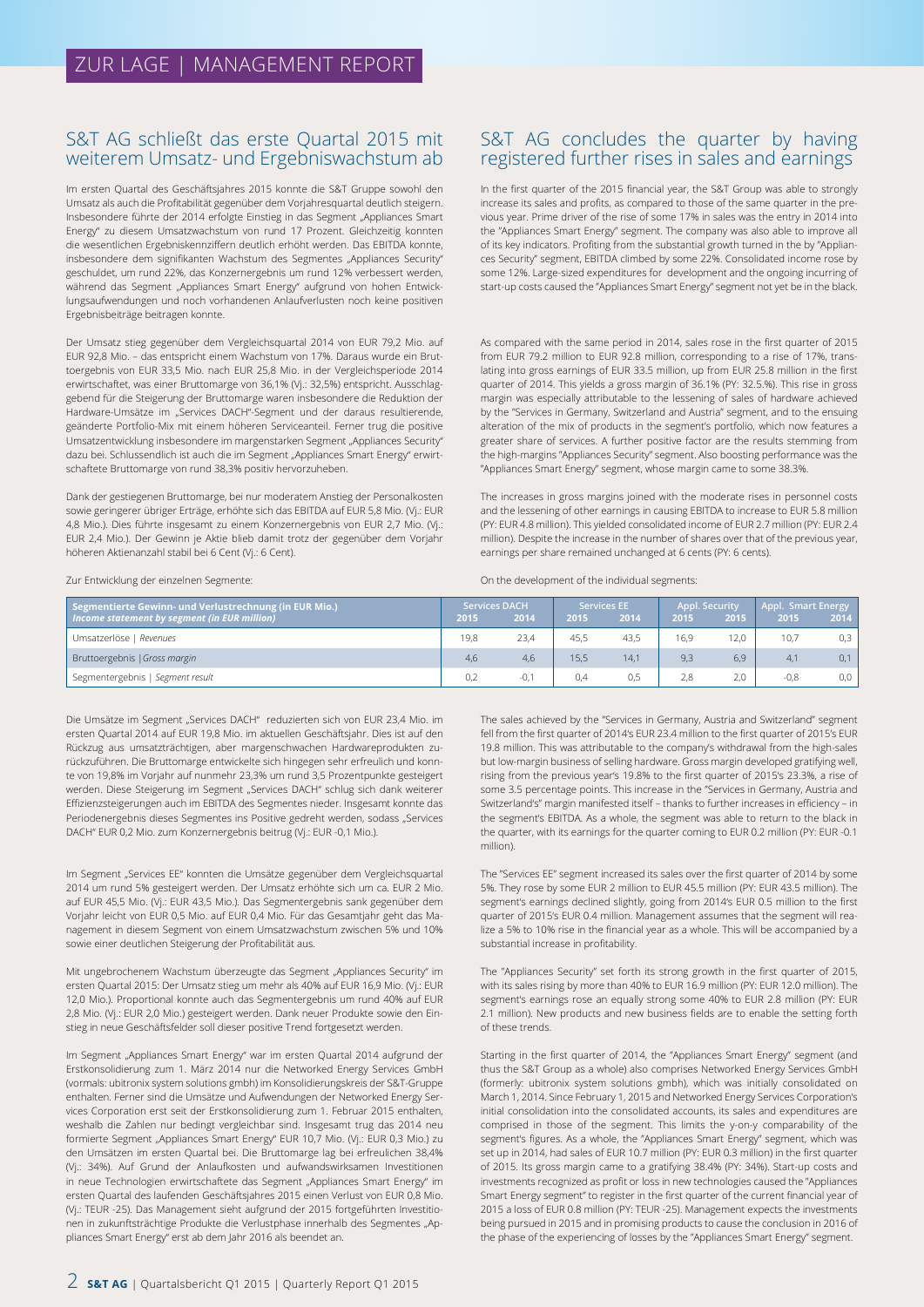### Solide Vermögenslage, saisonal schwächerer operativer Cashflow

Die Vermögens- und Liquiditätslage spiegelt im ersten Quartal 2015 saisonale Effekte wider: Das Eigenkapital erhöhte sich weiter auf EUR 95,1 Mio. (31.12.2014: EUR 89,7 Mio.). Die Eigenkapitalquote stieg damit und lag per 31.3.2015 bei 37,6% (31.12.2014: 32,8%). Die liquiden Mittel verringerten sich zum 31.3.2015 auf EUR 26,8 Mio. (31.12.2014: EUR 39,5 Mio.), was vor allem auf den zu Jahresbeginn schwachen operativen Cashflow sowie weitere Investitionen zurückzuführen ist. Die kurzund langfristigen Bankverbindlichkeiten stiegen auf EUR 47,1 Mio. zum 31.3.2015 (31.12.2014: EUR 41,0 Mio.). Das erste Quartal wurde daher mit einem negativen operativen Cashflow von EUR 17,0 Mio. (Vj.: EUR 0 Mio.) abgeschlossen. Der Personalstand lag bei 2.293 Mitarbeitern gegenüber 1.543 Mitarbeitern zum 31.3.2014 bzw. 2.219 Mitarbeitern zum 31.12.2014.

# Chancen und Risiken

Die Positionierung der S&T-Gruppe als Systemhaus mit Fokus auf die Entwicklung eigener Technologien und Präsenz in den Märkten DACH (Deutschland, Österreich, Schweiz) und Osteuropa ist unverändert aufrecht. Daher bleibt die bisherige Zielsetzung und Strategie der S&T AG profitables Wachstum!

Wie schon in den Vorjahren ist es auch 2015 strategisches Ziel des Managements, die S&T AG weiter zu einem innovativen Technologieunternehmen bzw. Lösungsanbieter mit einem zunehmenden Anteil an Eigenentwicklungen zu wandeln und aufgrund dadurch steigender Wertschöpfung hohe Bruttomargen zu erzielen. Durch die 2014 und 2015 erfolgten Akquisitionen bzw. dem damit verbundenen und umfassenden Einstieg in das Segment "Appliances Smart Energy" wurde die Basis für die Entwicklung eines weiteren Geschäftsfeldes mit hohen Bruttomargen und zukunftsträchtigem Marktwachstum gelegt. Dies bedingt jedoch Anlaufverluste und hohe Investitionen in die Aufrechterhaltung der Technologieführerschaft. Der Fokus der S&T-Gruppe liegt 2015 daher auf der Fertigstellung verschiedener Produktentwicklungen im Zusammenhang mit der neuesten "Patagonia"-Plattform (einer von S&T entwickelten umfassenden Lösung für den Betrieb von Smart-Grids) sowie dem Gewinn neuer Projekte im Smart-Energy-Bereich. Durch die operative Zusammenlegung der Networked Energy Services Corporation und der vormaligen ubitronix system solutions gmbh, der Kooperation mit den Ingenieuren der Smart Energy Division von RTSoft sowie der Einbeziehung der Services-Segmente als Vertriebskanal für Smart Energy Produkte sollen 2015 innerhalb der S&T-Gruppe bereits Synergien realisiert werden.

Auf der anderen Seite wird seitens des S&T-Managements die Restrukturierung des Segments "Services DACH" fortgesetzt, um dem kontinuierlichen Margenverfall des Hardwaregeschäftes entgegenzuwirken und die Risiken für die S&T-Gruppe aus diesem Geschäftssegment zu reduzieren.

Die volkswirtschaftlichen Rahmenbedingungen für die Absatzmärkte der S&T-Gruppe und die damit verbundenen Risiken zeigen nach wie vor ein differenziertes Bild: Während in der DACH-Region und im nördlichen Osteuropa nach aktuellen Studien positive Entwicklungen zu erwarten sind, muss in den südlichen Teilen Osteuropas und in Russland aufgrund der wirtschaftlichen und politischen Unsicherheit nach wie vor mit nur geringem oder negativem Wachstum gerechnet werden. In Russland ist bei Fortbestehen der Ukraine-Krise und Aufrechterhaltung der EU-Sanktionen im Jahr 2015 von einer Verschlechterung der wirtschaftlichen Rahmenbedingungen auszugehen. Das Segment "Appliances Smart Energy" weist aufgrund der gesetzlichen Vorgaben und Förderungen der EU in den nächsten Jahren hingegen großes Wachstumspotential auf. Hier bestehen allfällige Risiken im Bereich der Produktentwicklung sowie der Marktakzeptanz neuer Produkte.

## Solid assets, seasonally-caused weakening of operative cash flow

The company's assets and liquidity in the first quarter of 2015 manifested seasonal effects. Equity further increased to EUR 95.1 million (31.12.2014: EUR 89.7 million), pushing the equity rate as of 31.3.2015 up to 37.6% (31.12.2014: 32.8%). Liquid funds declined as of 31.3.2015 to EUR 26.8 million (31.12.2014: EUR 39.5 million). This fall was primarily due to the weak operative cash flow registered at the beginning of the year and to the making of further investments. Short and long-term bank liabilities rose to EUR 47.1 million as of 31.3.2015 (31.12.2014: EUR 41.1 million). This caused the first quarter to conclude with a negative operative cash flow of EUR 17.0 million (PY: EUR 0 million). As of March 31, 2015, the number of employees came to 2,293 people, up from the 1,543 employees as of 31.3.2014, and from 2,219 employees as of 31.12.2014.

# Opportunities and risks

The S&T Group supplies IT systems also featuring proprietary technologies in Germany, Austria and Eastern Europe. The Group has committed itself to maintaining this geographical spread and to pursuing its goal of achieving profitable growth!

As had been the case in the previous years, management is following the strategic objective of furthering the transformation of S&T AG into an innovative provider of solutions featuring an ever-greater proportion of proprietary technologies. This transformation is to yield ever-larger amounts of value added and thus greater gross margins. The acquisitions made in 2014 and 2015 formed part of the large-scale entry into the "Appliances Smart Energy" segment. This has formed the basis for the development of a further business field showing high gross margins and promising strong growth in the years to come. This entry necessitated, however, start-up losses and investments designed to maintain the company's technology leadership. The focus of the S&T Group for 2015 has been placed on the completion of the development of a range of products associated with the new "Patagonia" platform. This comprehensive solution has been created by S&T for the operation of smart grids. Another focus is the securing of new projects in the smart energy area. The merging of the operations of Networked Energy Services Corporation and of those of the former ubitronix system solutions gmbh, the working relationship with the engineers staffing the Smart-Energy-Division of RTSoft, and the deploying of the Services segment to serve as the channel of distribution for smart energy products are to enable the S&T Group to commence with the realization in 2015 of intra-Group synergies.

S&T's management will also proceed with the restructuring of the "Services in Germany, Austria and Switzerland" segment, so as to counter the ongoing decline of the margins being earned in the hardware business, and to reduce the risks emanating from this segment and affecting the S&T Group as a whole.

The economic conditions shaping the markets in which the S&T Group operates and the risks arising from them continue to manifest a great degree of divergence. According to the latest studies, expected to develop positively are Germany, Switzerland, Austria and northern Eastern Europe. The economic and political uncertainties gripping Russia and the southern part of Eastern Europe give rise to the forecast of continuing low growth – or even recession – in these areas. The persistence of the Ukraine crisis and the maintenance of the EU's sanctions have given rise to the prediction that Russia will experience a worsening of economic conditions in 2015. The EU's legal requirements and support are causing, by way of contrast, the "Appliances Smart Energy" segment to evince a large-sized potential for growth. Any risks in this area arise from the development of products and from their acceptance on markets.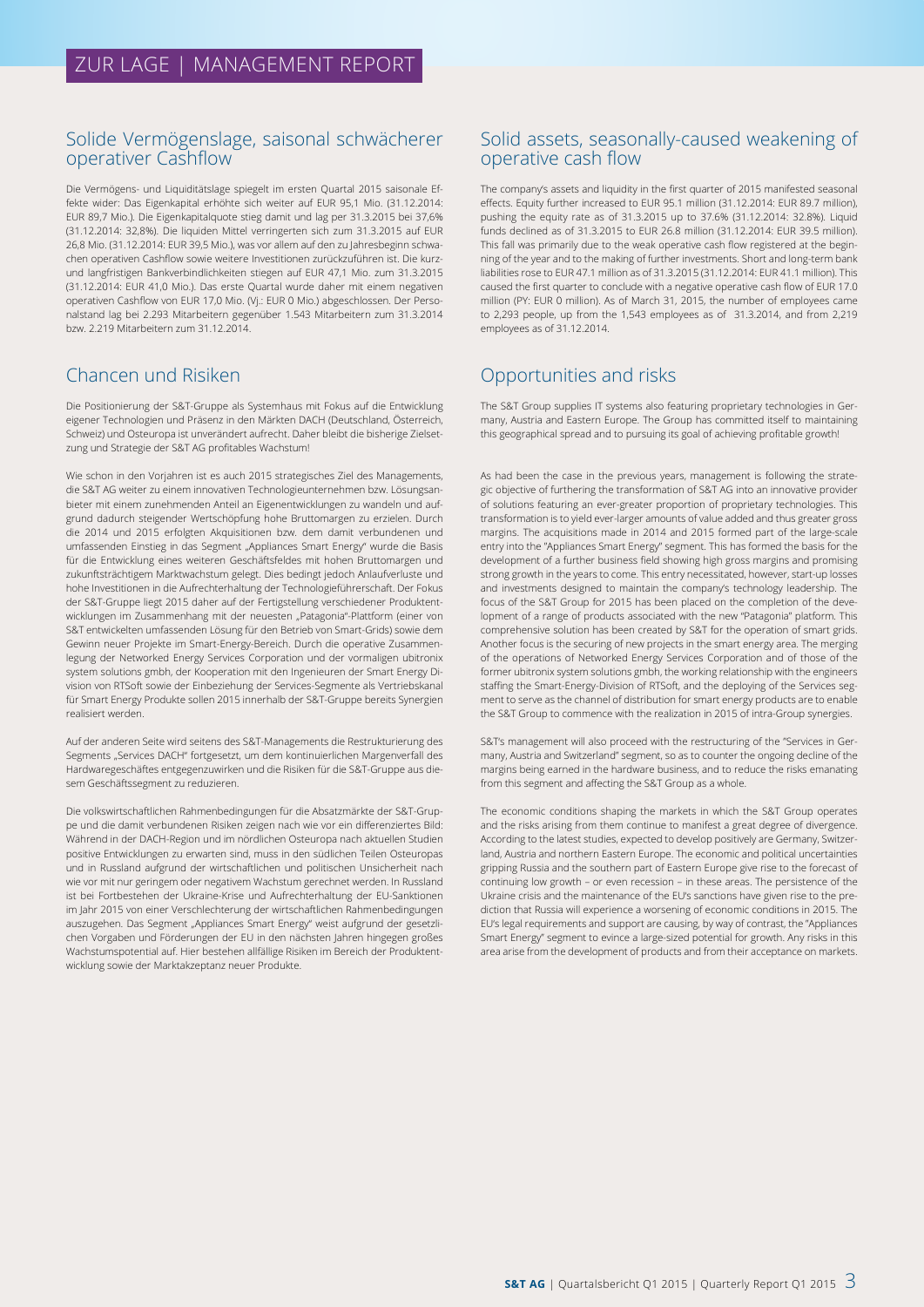| Konzern-Gewinn- und Verlustrechnung   Consolidated income statement                                                                                          | 01-03/2015<br><b>TEUR</b> | 01-03/2014<br><b>TEUR</b> |
|--------------------------------------------------------------------------------------------------------------------------------------------------------------|---------------------------|---------------------------|
| Umsatzerlöse   Revenues                                                                                                                                      | 92.836                    | 79.232                    |
| Aktivierte Entwicklungskosten   Capitalized development costs                                                                                                | 523                       | 223                       |
| Übrige Erträge   Other income                                                                                                                                | 1.408                     | 1.676                     |
| Aufwendungen für Material und sonstige bezogene Leistungen   Expenditures for materials and other services purchased                                         | $-59.308$                 | $-53.481$                 |
| Personalaufwand   Personnel expenditure                                                                                                                      | $-20.105$                 | $-15.759$                 |
| Abschreibungen   Depreciation and Amortization                                                                                                               | $-1.789$                  | $-1.438$                  |
| Sonstige betriebliche Aufwendungen   Other operating expenditures                                                                                            | $-9.541$                  | $-7.118$                  |
| Ergebnis aus der betrieblichen Tätigkeit   Results from business operations                                                                                  | 4.024                     | 3.335                     |
| Finanzerträge   Finance income                                                                                                                               | 102                       | 91                        |
| Finanzaufwendungen   Finance expenditures                                                                                                                    | $-696$                    | $-781$                    |
| Finanzergebnis   Financial result                                                                                                                            | $-594$                    | $-690$                    |
| Anteil am Ergebnis assoziierter Unternehmen   Result from associated companies                                                                               | $-489$                    | $\mathbf{0}$              |
| Ergebnis vor Ertragssteuern   Earnings before taxes                                                                                                          | 2.941                     | 2.645                     |
| Ertragsteuern   Income taxes                                                                                                                                 | $-261$                    | $-245$                    |
| Konzernergebnis   Consolidated income                                                                                                                        | 2.680                     | 2.400                     |
| Periodenergebnis zurechenbar den Anteilsinhabern ohne beherrschenden Einfluss<br>Results from the period attributable to owners of non-controlling interests | 127                       | 5                         |
| Periodenergebnis zurechenbar den Anteilsinhabern der Muttergesellschaft<br>Results from the period attributable to owners of interests in parent company     | 2.553                     | 2.395                     |
| Ergebnis je Aktie (unverwässert)   Earnings per share (undiluted)                                                                                            | 0.06                      | 0.06                      |
| Ergebnis je Aktie (verwässert)   Earnings per share (diluted)                                                                                                | 0,06                      | 0,06                      |
| Durchschnittlich im Umlauf befindliche Aktien in Tausend (unverwässert)<br>Average number of shares in circulation thousands of shares (undiluted)           | 43.271                    | 39.337                    |
| Durchschnittlich im Umlauf befindliche Aktien in Tausend (verwässert)<br>Average number of shares in circulation thousands of shares (diluted)               | 43.691                    | 39.337                    |
| Anzahl Aktien zum Stichtag in Tausend   Number of shares as of balance sheet date (in thousands)                                                             | 43.271                    | 39.337                    |

| Konzern-Gesamtperiodenerfolgsrechnung   Statement of comprehensive income                                                                                                                      | 01-03/2015<br><b>TEUR</b> | 01-03/2014<br><b>TEUR</b> |
|------------------------------------------------------------------------------------------------------------------------------------------------------------------------------------------------|---------------------------|---------------------------|
| Konzernergebnis   Consolidated income                                                                                                                                                          | 2.680                     | 2.400                     |
| Beträge, die nicht in die Gewinn- und Verlustrechnung umgegliedert werden<br>Items that will not be reclassified to profit or loss                                                             |                           |                           |
| Neubewertungen gemäß IAS 19   Remeasurement according to IAS 19<br>Gewinne(+)/Verluste(-) aus Neubewertung   Gains(+)/losses(-) from remeasurement                                             | U                         | $\Omega$                  |
| Beträge, die ggf. in künftigen Perioden in die Gewinn- und Verlustrechnung umgegliedert werden<br>Items that may be subsequently reclassified to profit or loss                                |                           |                           |
| Unrealisierte Gewinne/Verluste aus der Währungsumrechnung   Unrealized gains/losses from currency translation                                                                                  | 2.267                     | $-67$                     |
| Unrealisierte Gewinne/Verluste aus der Zeitwertbewertung von Wertpapieren zur Veräußerung verfügbar<br>Unrealized gains/losses from measurement at fair value of available for sale securities |                           |                           |
|                                                                                                                                                                                                | 2.267                     | $-66$                     |
| Sonstiges Ergebnis   Other comprehensive income                                                                                                                                                | 2.267                     | $-66$                     |
| Konzern-Gesamtperiodenerfolg   Total consolidated results for the period                                                                                                                       | 4.947                     | 2.334                     |
| davon entfallen auf   of which attributable to                                                                                                                                                 |                           |                           |
| Anteilsinhaber ohne beherrschenden Einfluss   Owners of non-controlling interests                                                                                                              | 801                       | 5                         |
| Anteilsinhaber der Muttergesellschaft   Owners of interests in parent company                                                                                                                  | 4.146                     | 2.329                     |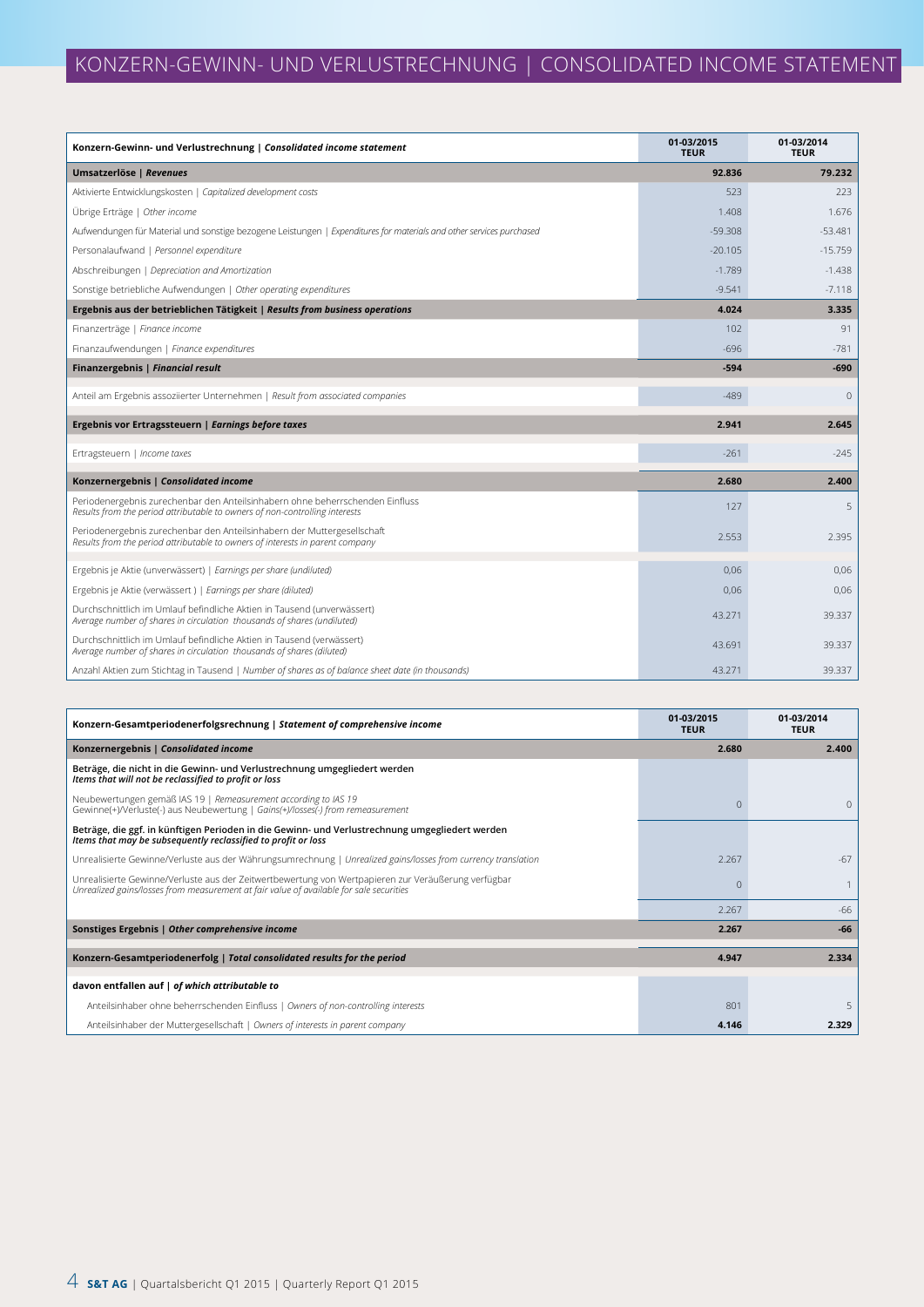| VERMÖGEN   Assets                                                         | 31.3.2015<br><b>TEUR</b> | 31.12.2014<br><b>TEUR</b> |
|---------------------------------------------------------------------------|--------------------------|---------------------------|
| Langfristige Vermögenswerte   Non-current assets                          |                          |                           |
| Sachanlagen   Property, plant and equipment                               | 12.632                   | 11.441                    |
| Immaterielle Vermögenswerte   Intangible assets                           | 63.772                   | 57.093                    |
| Anteile an assoziierten Unternehmen   Investments in associated companies | $\Omega$                 | 1.288                     |
| Finanzielle Vermögenswerte   Financial assets                             | 2.516                    | 2.498                     |
| Latente Steuern   Deferred taxes                                          | 14.537                   | 13.564                    |
|                                                                           | 93.457                   | 85.884                    |
| Kurzfristige Vermögenswerte   Current assets                              |                          |                           |
| Vorräte   Inventories                                                     | 32.416                   | 30.008                    |
| Forderungen aus Lieferungen und Leistungen   Trade accounts receivable    | 75.151                   | 95.667                    |
| Sonstige Forderungen und Vermögenswerte   Other receivables and assets    | 25.180                   | 22.033                    |
| Liquide Mittel   Cash and cash equivalents                                | 26.799                   | 39.478                    |
|                                                                           | 159.546                  | 187.186                   |
| <b>SUMME VERMÖGEN   Total assets</b>                                      | 253.003                  | 273.070                   |

| EIGENKAPITAL UND SCHULDEN   Equity and liabilities                                                                                      | 31.3.2015<br><b>TEUR</b> | 31.12.2014<br><b>TEUR</b> |
|-----------------------------------------------------------------------------------------------------------------------------------------|--------------------------|---------------------------|
| Konzerneigenkapital   Equity                                                                                                            |                          |                           |
| Gezeichnetes Kapital   Subscribed capital                                                                                               | 43.271                   | 43.271                    |
| Kapitalrücklage   Capital reserves                                                                                                      | 8.273                    | 8.235                     |
| Angesammelte Ergebnisse   Accumulated results                                                                                           | 40.867                   | 38.314                    |
| Sonstige Eigenkapitalbestandteile   Other reserves                                                                                      | $-1.297$                 | $-2.890$                  |
| Auf die Anteilsinhaber der Muttergesellschaft entfallendes Eigenkapital<br>Equity attributable to owners of interests in parent company | 91.114                   | 86.930                    |
| Anteile ohne beherrschenden Einfluss   Non-controlling interests                                                                        | 4.003                    | 2.797                     |
|                                                                                                                                         | 95.117                   | 89.727                    |
| Langfristige Schulden   Non-current liabilities                                                                                         |                          |                           |
| Langfristige finanzielle Verbindlichkeiten   Non-current financial liabilities                                                          | 26.503                   | 26.147                    |
| Sonstige langfristige Verbindlichkeiten   Other non-current liabilities                                                                 | 13.630                   | 13.181                    |
| Latente Steuern   Deferred taxes                                                                                                        | 1.893                    | 1.455                     |
| Rückstellungen   Provisions                                                                                                             | 2.348                    | 2.305                     |
|                                                                                                                                         | 44.374                   | 43.088                    |
| Kurzfristige Schulden   Current liabilities                                                                                             |                          |                           |
| Kurzfristige finanzielle Verbindlichkeiten   Current financial liabilities                                                              | 20.646                   | 14.807                    |
| Verbindlichkeiten aus Lieferungen und Leistungen   Trade accounts payable                                                               | 38.994                   | 74.153                    |
| Rückstellungen   Provisions                                                                                                             | 4.704                    | 4.562                     |
| Sonstige kurzfristige Verbindlichkeiten   Other current liabilities                                                                     | 49.168                   | 46.733                    |
|                                                                                                                                         | 113.512                  | 140.255                   |
| SUMME EIGENKAPITAL UND SCHULDEN   Total equity and liabilities                                                                          | 253.003                  | 273.070                   |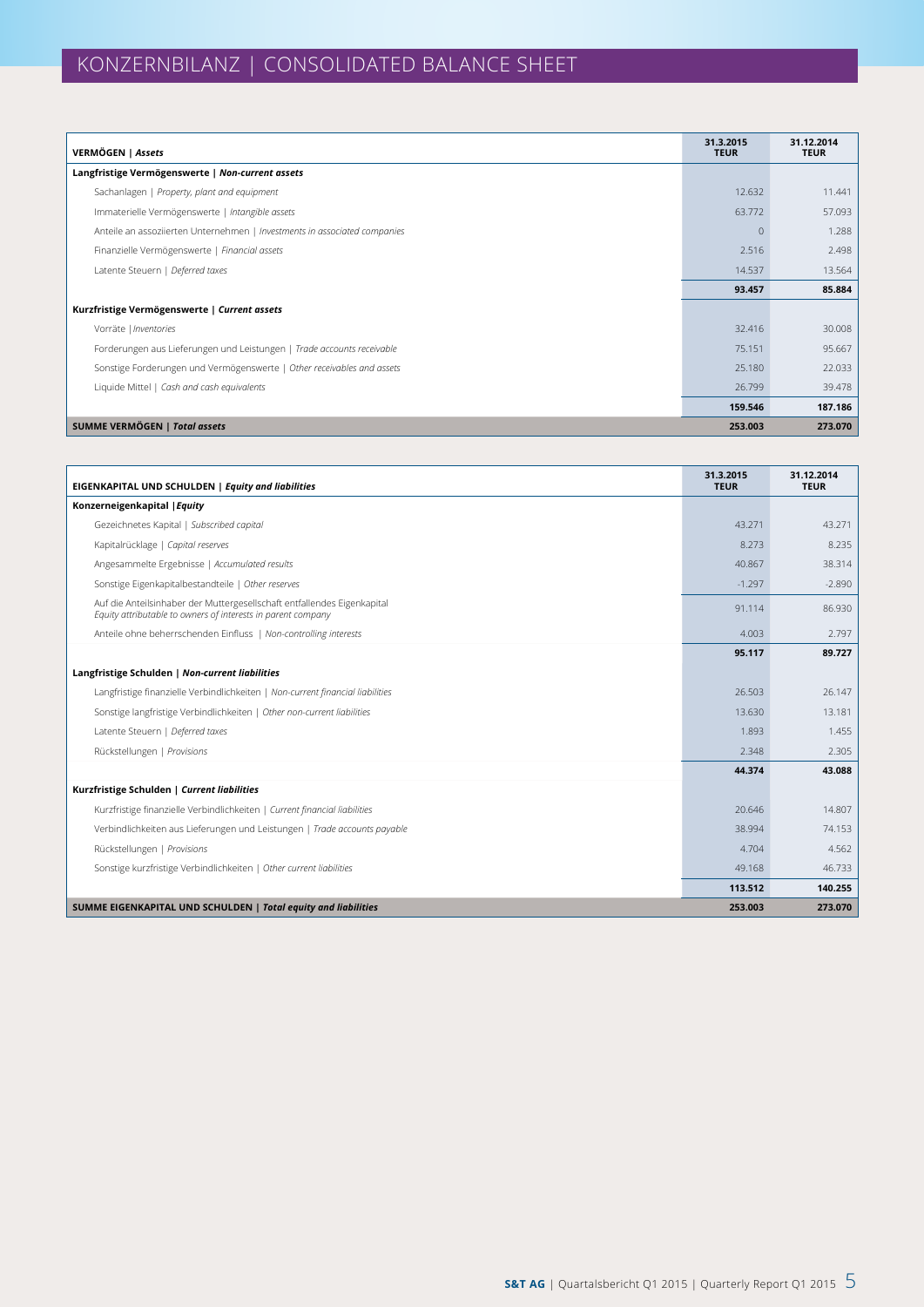# KONZERN-GELDFLUSSRECHNUNG | CONSOLIDATED CASH FLOW STATEMENT

|                                                                                                                                                                                                                                                               | 01-03/2015<br><b>TEUR</b> | 01-03/2014<br><b>TEUR</b> |
|---------------------------------------------------------------------------------------------------------------------------------------------------------------------------------------------------------------------------------------------------------------|---------------------------|---------------------------|
| Konzern-Cashflow aus betrieblicher Tätigkeit   Cash flows from operating activities                                                                                                                                                                           |                           |                           |
| Ergebnis vor Ertragssteuern   Earnings before taxes                                                                                                                                                                                                           | 2.941                     | 2.645                     |
| Abschreibungen   Depreciation and Amortization                                                                                                                                                                                                                | 1.789                     | 1.438                     |
| Zinsaufwendungen   Interest expenditures                                                                                                                                                                                                                      | 696                       | 781                       |
| Zinserträge und Erträge aus dem Abgang von Finanzanlagen<br>Interest and other income from the disposal of financial assets                                                                                                                                   | $-102$                    | $-91$                     |
| Anteil Ergebnis von assoziierten Unternehmen   Result from associated companies                                                                                                                                                                               | 489                       | $\mathbf{0}$              |
| Zunahme/Abnahme der Rückstellungen   Increase/decrease of provisions                                                                                                                                                                                          | $-1.810$                  | $-1.527$                  |
| Gewinne/Verluste aus dem Abgang von langfristigen nicht-finanziellen Vermögenswerten<br>Gains/losses from the disposal of non-current non-financial assets                                                                                                    | $-85$                     | $-60$                     |
| Veränderung von Vorräten   Changes in inventory                                                                                                                                                                                                               | $-2.407$                  | $-636$                    |
| Veränderung von Forderungen aus Lieferungen und Leistungen   Changes in trade accounts receivable                                                                                                                                                             | 24.712                    | 17.236                    |
| Veränderung von sonstigen Forderungen und Vermögenswerten   Changes in other receivables and assets                                                                                                                                                           | $-3.126$                  | $-2.575$                  |
| Veränderung von Verbindlichkeiten aus Lieferungen und Leistungen   Changes in trade accounts payable                                                                                                                                                          | $-36.973$                 | $-14.217$                 |
| Veränderung von sonstigen Verbindlichkeiten   Changes in other liabilities                                                                                                                                                                                    | $-1.282$                  | $-1.140$                  |
| Sonstige nicht zahlungswirksame Erträge und Aufwendungen   Other non-cash income and expenditures                                                                                                                                                             | $-741$                    | $-1.380$                  |
| Aus laufender Geschäftstätigkeit erwirtschaftete Zahlungsmittel   Cash and cash equivalents from operations                                                                                                                                                   | $-15.899$                 | 474                       |
| Gezahlte Ertragssteuern   Income taxes paid                                                                                                                                                                                                                   | $-1.146$                  | $-443$                    |
| Netto-Geldfluss aus der operativen Tätigkeit   Net cash flows from operating activities                                                                                                                                                                       | $-17.045$                 | 31                        |
| Konzern-Cashflow aus der Investitionstätigkeit   Cash flows from investing activites                                                                                                                                                                          |                           |                           |
| Erwerb von Ifr. nicht-finanziellen Vermögenswerten   Purchase of non-financial assets                                                                                                                                                                         | $-1.818$                  | $-1.744$                  |
| Erlöse aus dem Verkauf von Ifr. nicht finanziellen Vermögenswerten<br>Proceeds from sale of non-financial assets                                                                                                                                              | 211                       | 51                        |
| Erlöse aus dem Verkauf von Finanzinstrumenten   Proceeds from sale of financial instruments                                                                                                                                                                   | 15                        | 116                       |
| Ein-/Auszahlungen für den Erwerb von Tochterunternehmen abzüglich übernommener Zahlungsmittel und zuzüglich übernommener<br>Kontokorrentverbindlichkeiten                                                                                                     | 519                       | $-440$                    |
| Payments to acquire subsidiaries less cash assumed and plus current account liabilities assumed                                                                                                                                                               |                           |                           |
| Einzahlungen für den Verkauf von Tochterunternehmen abzüglich abgegangener Zahlungsmittel und zuzügllich abgegangener<br>Kontokorrentverbindlichkeiten<br>Proceeds from sale of subsidiaries less cash disposed and plus current account liabilities disposed | 0                         | $-8$                      |
| Darlehen an assoziierte Unternehmen   Loans to associated companies                                                                                                                                                                                           | $-2.518$                  | $\mathbf{0}$              |
| Zinseinnahmen   Interest income                                                                                                                                                                                                                               | 94                        | 91                        |
| Netto-Geldfluss aus Investitionstätigkeit   Net cash flows from investing activities                                                                                                                                                                          | $-3.497$                  | $-1.934$                  |
| Konzern-Cashflow aus der Finanzierungstätigkeit   Cash flows from financing activities                                                                                                                                                                        |                           |                           |
| Aufnahme/Rückzahlung Finanzverbindlichkeiten   Increase/decrease in financial liabilities                                                                                                                                                                     | 1.740                     | $-447$                    |
| Gezahlte Zinsen   Interests paid                                                                                                                                                                                                                              | -361                      | $-471$                    |
| Dividenden an Anteile ohne beherrschenden Einfluss   Dividends to owners of non-controlling interests                                                                                                                                                         | $-7$                      | $-10$                     |
| Dividenden an die Anteilsinhaber der Muttergesellschaft   Dividends to owners of interests in parent company                                                                                                                                                  | $\mathbf 0$               | $\mathbf{0}$              |
| Netto-Geldfluss aus der Finanzierungstätigkeit   Net cash flows from financing activities                                                                                                                                                                     | 1.372                     | $-928$                    |
| Wechselkursveränderungen   Changes in exchange rates                                                                                                                                                                                                          | 1.650                     | $-148$                    |
| Veränderung des Finanzmittelbestandes   Changes in financial funds                                                                                                                                                                                            | $-17.520$                 | -2.979                    |
| Finanzmittelbestand zu Beginn des Geschäftsjahres   Financial funds as of the beginning of the financial year                                                                                                                                                 | 27.492                    | 16.133                    |
| Finanzmittelbestand am Ende des Geschäftsjahres                                                                                                                                                                                                               | 9.972                     | 13.154                    |
| Financial funds as of the end of the financial year<br>Kontokorrentverbindlichkeiten   Current account liabilities                                                                                                                                            | 16.525                    | 29.013                    |
| Guthaben bei Kreditinstituten mit Verfügungsbeschränkung   Restricted-disposition credit balances at banks                                                                                                                                                    | 302                       | 345                       |
| Liquide Mittel gesamt   Total liquid funds                                                                                                                                                                                                                    | 26.799                    | 42.512                    |
|                                                                                                                                                                                                                                                               |                           |                           |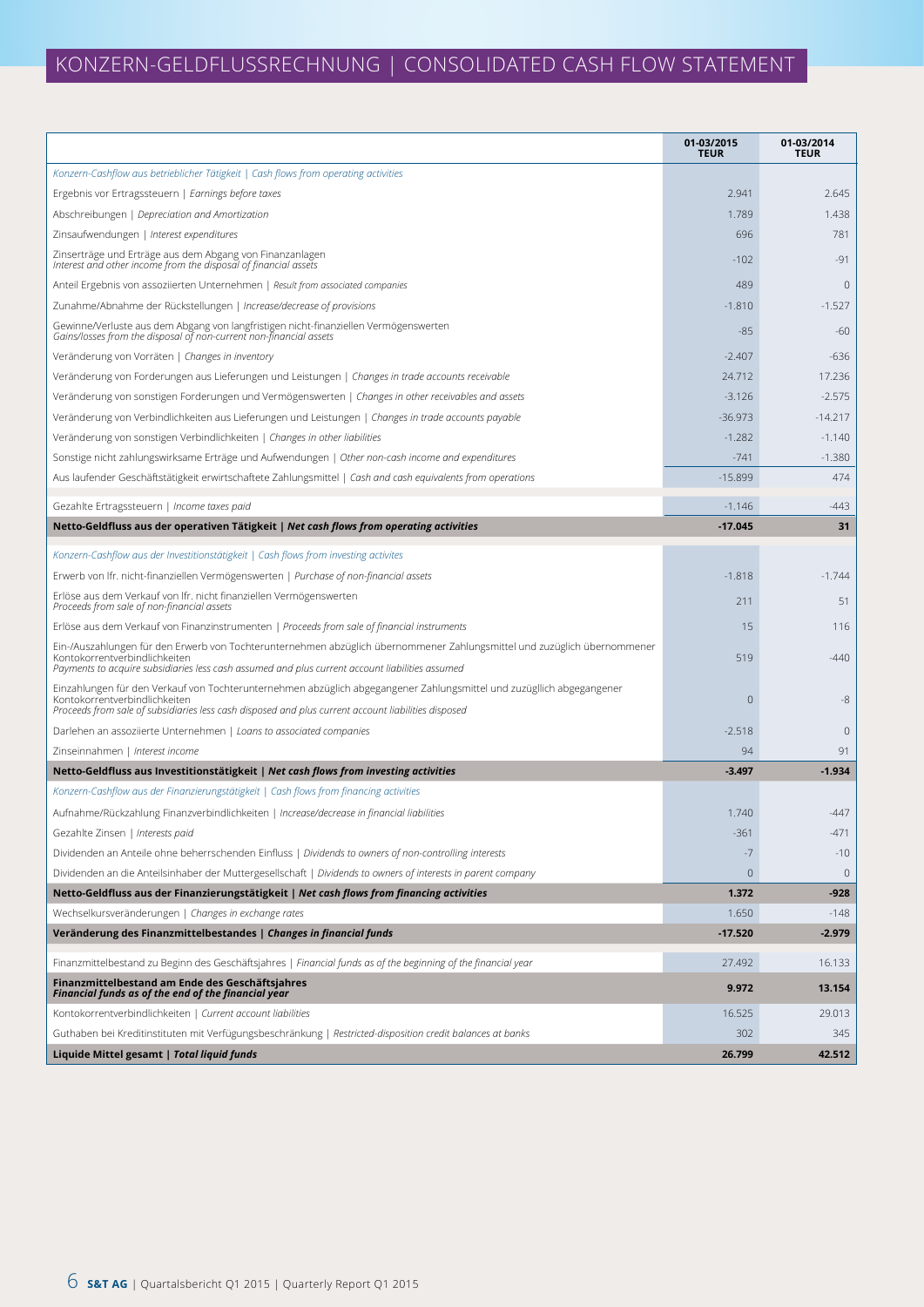|                                                                                  |                         | Auf die Anteilsinhaber der Muttergesellschaft entfallendes Eigenkapital<br>Equity attributable to owners of interests in parent company |                                   |                                           |              |                           | Eigenkapital |
|----------------------------------------------------------------------------------|-------------------------|-----------------------------------------------------------------------------------------------------------------------------------------|-----------------------------------|-------------------------------------------|--------------|---------------------------|--------------|
|                                                                                  | Gezeichnetes<br>Kapital | Kapitalrücklagen                                                                                                                        | Angesammelte<br><b>Ergebnisse</b> | Sonstige<br>Eigenkapital-<br>bestandteile | Gesamt       | <b>Einfluss</b>           |              |
|                                                                                  | Subscribed capital      | Capital reserves                                                                                                                        | Accumulated results               | Other reserves                            | Total        | Non-controlling interests | Equity       |
|                                                                                  | <b>TEUR</b>             | <b>TEUR</b>                                                                                                                             | <b>TEUR</b>                       | <b>TEUR</b>                               | <b>TEUR</b>  | <b>TEUR</b>               | <b>TEUR</b>  |
| Stand 1. Jänner 2014   as of January 1, 2014                                     | 39.337                  | 2.638                                                                                                                                   | 27.681                            | $-504$                                    | 69.152       | 2.061                     | 71.213       |
| Konzern-Gesamtperiodenerfolg<br><b>Total comprehensive income</b>                |                         |                                                                                                                                         |                                   |                                           |              |                           |              |
| Konzernergebnis   Consolidated income                                            | $\mathbf 0$             | $\mathbf{0}$                                                                                                                            | 2.395                             | $\mathbf{0}$                              | 2.395        | 5                         | 2.400        |
| Sonstiges Ergebnis   Other comprehensive income                                  | $\mathbf 0$             | $\mathbf{0}$                                                                                                                            | $\Omega$                          | $-66$                                     | $-66$        | $\overline{0}$            | $-66$        |
|                                                                                  | $\mathbf{0}$            | $\mathbf{0}$                                                                                                                            | 2.395                             | $-66$                                     | 2.329        | 5                         | 2.334        |
| Übrige Veränderungen   Other changes                                             |                         |                                                                                                                                         |                                   |                                           |              |                           |              |
| Erwerb von Tochterunternehmen<br>Acquisition of subsidiaries                     | $\mathbb O$             | $\overline{0}$                                                                                                                          | $\mathbf 0$                       | $\mathbf{0}$                              | $\mathbf 0$  | 200                       | 200          |
|                                                                                  | $\mathbf{0}$            | $\mathbf{0}$                                                                                                                            | $\mathbf{0}$                      | $\mathbf{0}$                              | $\mathbf{0}$ | 200                       | 200          |
| Transaktionen mit Anteilseignern<br><b>Transactions with owners of interests</b> |                         |                                                                                                                                         |                                   |                                           |              |                           |              |
| Dividenden   Dividends                                                           | $\mathbf 0$             | $\Omega$                                                                                                                                | $\overline{0}$                    | $\mathbf{0}$                              | $\mathbf{0}$ | $-10$                     | $-10$        |
|                                                                                  | $\mathbf{0}$            | $\mathbf{0}$                                                                                                                            | $\mathbf{0}$                      | $\mathbf{0}$                              | $\mathbf{0}$ | $-10$                     | $-10$        |
| Stand 31. März 2014   as of March 31, 2014                                       | 39.337                  | 2.638                                                                                                                                   | 30.076                            | $-570$                                    | 71.481       | 2.256                     | 73.737       |
| Stand 1.Jänner 2015   as of January 1, 2015                                      | 43.271                  | 8.235                                                                                                                                   | 38.314                            | $-2.890$                                  | 86.930       | 2.797                     | 89.727       |
| Konzern-Gesamtperiodenerfolg<br><b>Total comprehensive income</b>                |                         |                                                                                                                                         |                                   |                                           |              |                           |              |
| Konzernergebnis   Consolidated income                                            | $\mathbf{0}$            | $\overline{0}$                                                                                                                          | 2.553                             | $\mathbf{0}$                              | 2.553        | 127                       | 2.680        |
| Sonstiges Ergebnis   Other comprehensive income                                  | $\overline{0}$          | $\overline{0}$                                                                                                                          | $\overline{0}$                    | 1.593                                     | 1.593        | 674                       | 2.267        |
|                                                                                  | $\bf{0}$                | $\mathbf{0}$                                                                                                                            | 2.553                             | 1.593                                     | 4.146        | 801                       | 4.947        |
| Übrige Veränderungen   Other changes<br>Erwerb von Tochterunternehmen            |                         |                                                                                                                                         |                                   |                                           |              |                           |              |
| Acquisition of subsidiaries                                                      | $\overline{0}$          | $\overline{0}$                                                                                                                          | $\overline{0}$                    | $\mathbf{0}$                              | $\mathbf 0$  | 411                       | 411          |
| Aktienoptionen   Stock options plan                                              | $\overline{0}$          | 38                                                                                                                                      | $\overline{0}$                    | $\mathbf{0}$                              | 38           | $\overline{0}$            | 38           |
| Transaktionen mit Anteilseignern                                                 | $\mathbf{0}$            | 38                                                                                                                                      | $\mathbf{0}$                      | $\mathbf{0}$                              | 38           | 411                       | 449          |
| <b>Transactions with owners of interests</b>                                     |                         |                                                                                                                                         |                                   |                                           |              |                           |              |
| Dividenden   Dividends                                                           | $\mathbf{0}$            | $\overline{0}$                                                                                                                          | $\mathbf{0}$                      | $\mathbf{0}$                              | $\mathbf{0}$ | -6                        | -6           |
|                                                                                  | $\mathbf{0}$            | $\bf{0}$                                                                                                                                | $\mathbf 0$                       | $\mathbf{0}$                              | $\mathbf{0}$ | -6                        | -6           |
| Stand 31. März 2015   as of March 31, 2015                                       | 43.271                  | 8.273                                                                                                                                   | 40.867                            | $-1.297$                                  | 91.114       | 4.003                     | 95.117       |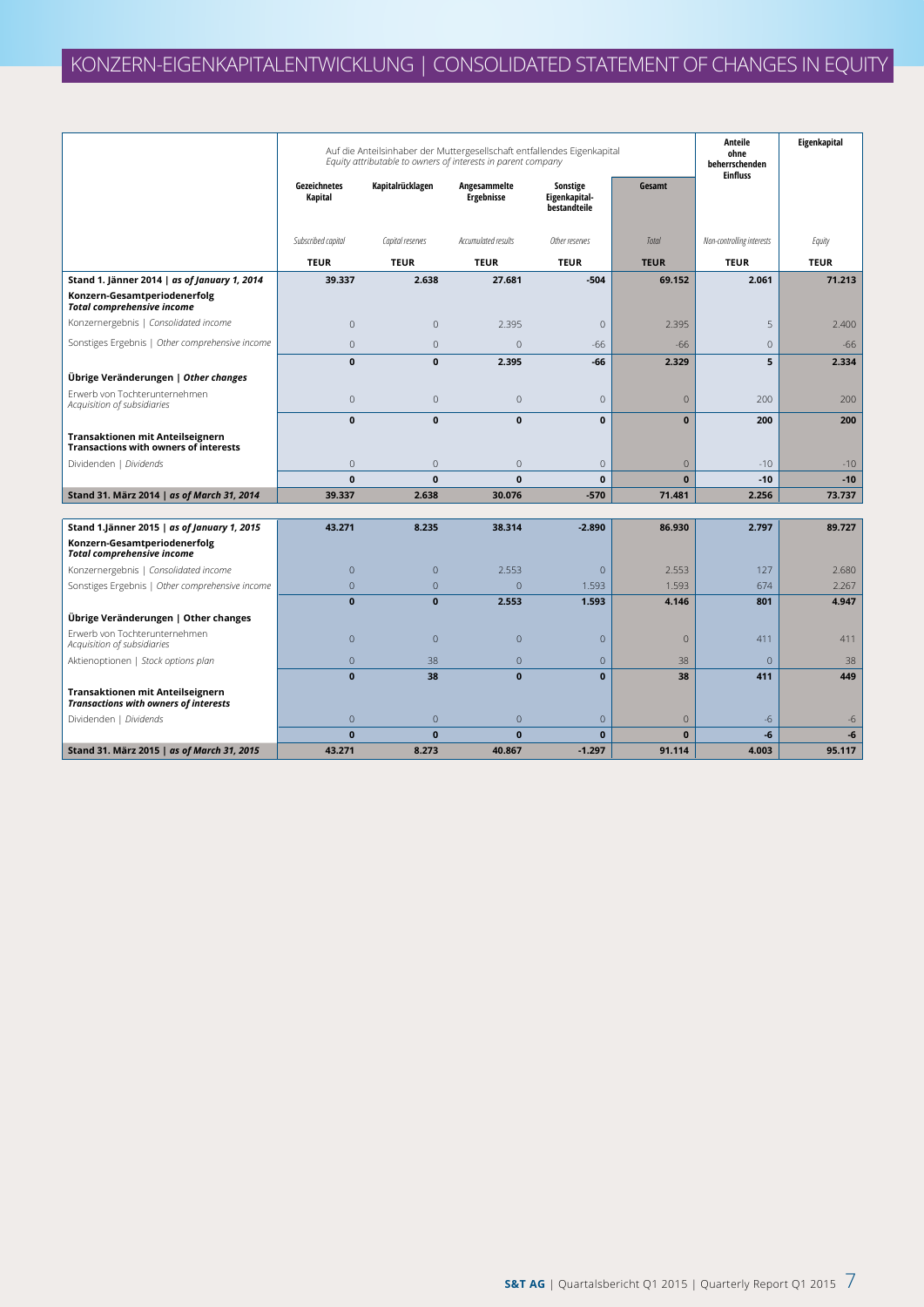#### Grundsätze der Rechnungslegung

Der Konzernzwischenabschluss zum 31. März 2015 der S&T AG wurde in Übereinstimmung mit den Rechnungslegungsstandards des International Accounting Standards Board (IASB), den International Financial Reporting Standards (IFRS), wie sie in der EU anzuwenden sind, erstellt. Die Bilanzierungs- und Bewertungsgrundsätze vom Jahresabschluss zum 31. Dezember 2014 wurden unverändert angewandt. Der Konzernzwischenabschluss zum 31. März 2015 wurde weder geprüft noch ist er einer prüferischen Durchsicht unterzogen worden.

Soweit nicht anders vermerkt, werden alle Beträge in Tausend Euro (TEUR) angegeben.

### Änderungen im Konsolidierungskreis

In den ersten drei Monaten des Geschäftsjahres 2015 hat sich die Anzahl der voll konsolidierten Unternehmen wie folgt entwickelt:

#### Principles of financial reporting

The consolidated financial statements as of March 31, 2015 for S&T AG were compiled in accordance with the International Financial Reporting Standards (IFRS) compiled by the International Accounting Standards Board (IASB), as they are to be applied in the EU. They evince no alterations in accounting principles and methods vis-à-vis those applied to the formulation of the consolidated financial statements as of December 31, 2014. S&T's consolidated accounts as of March 31, 2015 have been neither officially audited nor reviewed by an auditor.

Unless otherwise indicated, all figures are in thousands of euros (TEUR).

#### Alterations in Group of consolidated companies

The number of fully-consolidated companies in the Group changed as shown below in the first three months of the 2015 financial year:

| Konzerngesellschaften (Anzahl)   Group companies (number)                                                        | 2015 |
|------------------------------------------------------------------------------------------------------------------|------|
| Anzahl der voll konsolidierten Gesellschaften 1. Jänner   Number of fully-consolidated companies as of January 1 | 42   |
| Gründungen   Companies founded                                                                                   |      |
| Änderung Konsolidierungsart   Change in consolidation rule                                                       |      |
| Anzahl der voll konsolidierten Gesellschaften 31. März   Number of fully-consolidated companies as of March 31   | 44   |

#### Neugründung XTRO GmbH, Linz, Österreich

Mit Gesellschaftsvertrag vom 26. März 2015 wurde die XTRO GmbH mit Sitz in Linz, Österreich, errichtet. Die Eintragung der Gesellschaft in das zuständige Firmenbuch erfolgte am 31. März 2015. 52% der Geschäftsanteile an der XTRO GmbH werden von der XTRO IT Solutions GmbH, Linz, Österreich, gehalten. Unternehmensgegenstand ist die Erbringung von IT-Dienstleistungen, der Handel mit IT-Produkten sowie die Erbringung sonstiger Dienstleistungen.

#### Änderung der Konsolidierungsart Networked Energy Services Corp., Fargo, USA

Mit Kaufvertrag vom 21. Jänner 2015 hat die S&T AG mit Wirkung zum 31. Jänner 2015 weitere 20% an der Networked Energy Services Corp. (NES) erworben und hält nunmehr 65% der Geschäftsanteile. Die ausschließlich fixe Kaufpreiskomponente für den 20%-Anteil belief sich auf TEUR 776 (TUSD 880).

Die Networked Energy Services Corp. wurde bisher als assoziiertes Unternehmen at-equity in den Konzernabschluss der S&T AG einbezogen. Aufgrund der Erlangung der Beherrschung zum 31. Jänner 2015 erfolgt ab diesem Zeitpunkt der Übergang der Konsolidierungsart auf Vollkonsolidierung.

Die mit dem Unternehmenszusammenschluss verbundene Kaufpreisallokation war zum Zeitpunkt der Veröffentlichung des Zwischenabschlusses noch nicht endgültig abgeschlossen.

Die erworbenen Vermögenswerte und Schulden wurden im Rahmen des erstmaligen Ansatzes im Konzernabschluss mit den folgenden vorläufigen beizulegenden Zeitwerten erfasst:

#### Founding of XTRO GmbH, Linz, Austria

The conclusion of articles of association on March 26, 2015 led to the founding of XTRO GmbH. Its headquarters are in Linz, Austria. The entering of the company into the corporate registry responsible for it took place on March 31, 2015. 52% of the shares in XTRO GmbH are held by XTRO IT Solutions GmbH, Linz, Austria. The company's businesses are the supplying of IT and other services and the trading in IT products.

Alteration of the nature of consolidation of Networked Energy Services Corp., Fargo, USA In a purchase contract dated January 21, 2015, S&T AG acquired a further 20% of Networked Energy Services Corp. (NES). It now holds 65% of the latter's shares. The components of the price of purchase are exclusively fixed in nature. This price came to TEUR 776 (TUSD 880).

As befitting its status of being an associated company, Networked Energy Services Corp. had been consolidated at equity in the consolidated financial accounts of S&T AG. The gaining of control as of January 31, 2015 made this date that of the time of transformation of the nature of consolidation into full consolidation.

As of the time of the publication of these preliminary financial accounts, the purchase price allocation associated with this corporate merger had not been completely concluded.

The assets and liabilities acquired were reported at the following preliminary fair values upon their initial recognition in the consolidated financial accounts:

| Erworbenes Nettovermögen   Net assets acquired                                                                             | in TEUR  |
|----------------------------------------------------------------------------------------------------------------------------|----------|
| Liquide Mittel   Cash and cash equivalents                                                                                 | 1.421    |
| Langfristige Vermögenswerte   Non-current assets                                                                           | 6.607    |
| Forderungen aus Lieferungen und Leistungen (Nominalwert TEUR 3.458)   Trade accounts receivable (nominal value TEUR 3.458) | 3.403    |
| Forderungen gegenüber verbundenen Unternehmen   Accounts receivable from affiliated companies                              | 3.857    |
| Sonstige Forderungen und Vermögenswerte   Other receivables and assets                                                     | 117      |
| Passive latente Steuern   Deferred tax liabilities                                                                         | $-450$   |
| Verbindlichkeiten aus Lieferungen und Leistungen   Trade accounts payable                                                  | $-486$   |
| Verbindlichkeiten gegenüber verbundenen Unternehmen   Accounts payable to affiliated companies                             | $-7.047$ |
| Sonstige kurzfristige Verbindlichkeiten   Other current liabilities                                                        | $-6.162$ |
| Nettovermögen zum beizulegenden Zeitwert   Net assets acquired                                                             | 1.260    |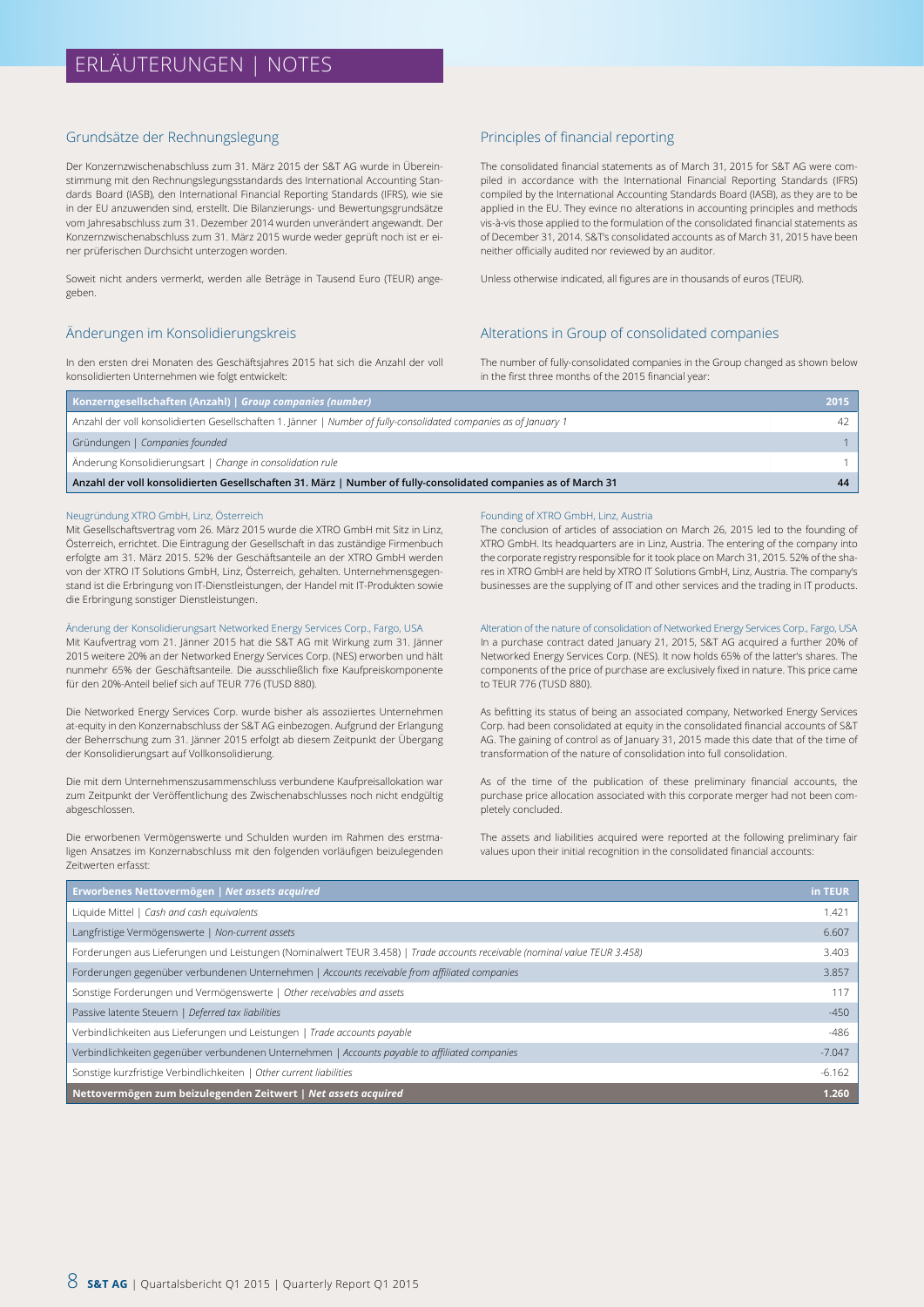| Geschäfts- oder Firmenwert   Goodwill                                                                                 | in TEUR  |
|-----------------------------------------------------------------------------------------------------------------------|----------|
| Übertragene Gegenleistung   Total consideration                                                                       | 1.866    |
| Zum anteiligen Nettovermögen bewertete Anteile ohne beherrschenden Einfluss   Non-controlling interests at fair value | 441      |
| Nettovermögen zum beizulegenden Zeitwert   Net assets at fair value                                                   | $-1.260$ |
| Geschäfts- oder Firmenwert   Goodwill                                                                                 | 1.047    |

Der sich aus der Kaufpreisallokation ergebende vorläufige Geschäfts- oder Firmenwert wurde dem Segment "Appliances Smart Energy" zugeordnet.

Die Analyse des Zahlungsmittelflusses aufgrund des Erwerbs der insgesamt 65% Anteile stellt sich wie folgt dar:

The provisional goodwill resulting from the purchase price allocation was assigned to the "Appliances Smart Energy" segment.

The analysis of cash flow from the purchase of a total of 65% of the shares showed the following flows of funds:

| Nettozahlungsmittelfluss   Net cash flow                                                            | in TEUR |
|-----------------------------------------------------------------------------------------------------|---------|
| Kaufpreis in bar beglichen   Purchase price paid in cash                                            | -2.326  |
| Mit dem Tochterunternehmen übernommene Zahlungsmittel   Cash assumed through takeover of subsidiary | 1.421   |
| Cashflow aus Investitionstätigkeit   $Cash$ flow from investing activities                          | $-905$  |

Die NES hat seit dem Zeitpunkt der Vollkonsolidierung TEUR 7.021 zum Konzernumsatz und TEUR 904 zum Konzernergebnis beigetragen. Wäre die Vollkonsolidierung zum 1. Jänner 2015 erfolgt, hätte sich der Konzernumsatz um TEUR 250 und das Konzernergebnis um TEUR –1.120 verändert. Saisonale Effekte waren ursächlich für schwache Umsätze im Jänner 2015.

#### **Kapital und Aktienoptionen**

Zum 31. März 2015 betrug das Grundkapital der S&T AG unverändert TEUR 43.271 (31. Dezember 2014: TEUR 43.271) und ist in 43.271.204 (31. Dezember 2014: 43.271.204) auf Inhaber lautenden Stückaktien ohne Nennbetrag zerlegt.

Die Anzahl der gewährten Aktienoptionen sowie der Kreis der Bezugsberechtigten sind gegenüber dem Jahresabschluss zum 31. Dezember 2014 unverändert. Aus dem laufenden Aktienoptionsprogramm wurden im Berichtszeitraum keine Aktien zugeteilt.

Since having been fully consolidated, NES has contributed TEUR 7.021 to the consolidated revenues and TEUR 904 to the consolidated income. Had the full consolidation taken place as of January 1, 2015, consolidated revenues would have been increased by TEUR 250, and the consolidated income would have decreased by TEUR –1.120. Seasonal effects caused for weak sales figures in January 2015.

#### **Capital and stock options**

**Report on segments**

As of March 31, 2015, the share capital of S&T AG amounted to TEUR 43,271, unchanged from December 31, 2014's TEUR 43,271. The capital is divided into 43,271,204 (December 31, 2014: 43,271,204) non-par value bearer shares.

The number of stock options granted and the names of those entitled to be granted them have not changed since December 31, 2014. No shares were assigned from the ongoing stock option program during the time of reporting.

#### **Segmentberichterstattung**

| $\big  01 - 03/2015 \big $                                                     | <b>Services</b><br><b>DACH</b> | <b>Services</b><br>EE. | <b>Appliances</b><br><b>Security</b> | <b>Appliances</b><br>Smart Energy | Gesamt<br><b>Total</b> |
|--------------------------------------------------------------------------------|--------------------------------|------------------------|--------------------------------------|-----------------------------------|------------------------|
| Umsatzerlöse   Revenues                                                        | 19.774                         | 45.504                 | 16.902                               | 10.656                            | 92.836                 |
| Bruttoergebnis   Gross margin                                                  | 4.615                          | 15.530                 | 9.297                                | 4.087                             | 33.528                 |
| <b>EBITDA</b>                                                                  | .096                           | 1.256                  | 3.538                                | $-78$                             | 5.813                  |
| Anteil am Ergebnis assoziierter Unternehmen   Result from associated companies | 0                              |                        |                                      | $-489$                            | $-489$                 |
| Periodenergebnis   Result for the period                                       | 201                            | 443                    | 2.822                                | $-787$                            | 2.680                  |

| $  01 - 03/2014  $                                                             | <b>Services</b><br><b>DACH</b> | <b>Services</b><br>EE. | <b>Appliances</b><br><b>Security</b> | <b>Appliances</b><br><b>Smart Energy</b> | Gesamt<br>Total |
|--------------------------------------------------------------------------------|--------------------------------|------------------------|--------------------------------------|------------------------------------------|-----------------|
| Umsatzerlöse   Revenues                                                        | 23.426                         | 43.497                 | 11.959                               | 350                                      | 79.232          |
| Bruttoergebnis   Gross margin                                                  | 4.630                          | 14.084                 | 6.918                                | 119                                      | 25.751          |
| <b>EBITDA</b>                                                                  | 929                            | 1.248                  | 2.619                                | $-23$                                    | 4.773           |
| Anteil am Ergebnis assoziierter Unternehmen   Result from associated companies | 0                              |                        |                                      |                                          | $\Omega$        |
| Periodenergebnis   Result for the period                                       | $-92$                          | 515                    | 2.002                                | $-25$                                    | 2.400           |

Im Segment "Services DACH" werden alle Kosten für die S&T AG (Headquarterkosten) erfasst, die sich nicht funktional auf die übrigen Segmente verteilen lassen.

Die im dritten Quartal 2014 erworbene Affair OOO-Gruppe wurde im Geschäftsjahr 2014 im Segment "Appliances Smart Energy" dargestellt. Aufgrund der differenzierten tätigkeitsbezogenen Schwerpunkte des Unternehmens wurde eine Neuabgrenzung der Unternehmensbereiche vorgenommen. Um eine zieladäquate Unternehmenssteuerung und –kontrolle zu ermöglichen und abzubilden, wird der Geschäftsbereich "Embedded Computing Technologies (ECT)" der Affair OOO-Gruppe seit dem Geschäftsjahr 2015 im Segment "Appliances Security" dargestellt. Eine Anpassung der Vorjahreswerte erfolgt ab dem für die Affair OOO-Gruppe relevanten Erstkonsolidierungszeitpunkt.

#### **Ereignisse nach dem Abschlussstichtag**

Am 8. April 2015 hat die S&T AG mit der Networked Energy Services Corp., Fargo, USA, einen Optionsvertrag über die von der S&T AG unmittelbar gehaltenen Geschäftsanteile an der ubitronix system solutions gmbh geschlossen. Die bis 31. Dezember 2018 gültige Call-Option, mit Networked Energy Services Corp. als Käufer, sieht vor, dass der von S&T AG gehaltene 51%-Anteil an der ubitronix system solutions gmbh durch die Ausgabe von 680 Aktien der Networked Energy Services Corp. erworben werden kann.

Comprised in the "Services Germany, Austria and Switzerland" segment are all costs incurred by S&T AG (costs of headquarters) that cannot be allocated, according to their functions, to the other segments.

Affair OOO Group was acquired in the third quarter of 2014. It was reported in the accounts for financial year 2014 in the "Appliances Smart Energy" segment. The wide-ranging nature of the company's business led to a reconfiguring of its corporate areas. In order to enable and depict the efficacious management and controlling of these, Affair OOO's Embedded Computing Technologies (ECT) area has been depicted since the commencement of financial year 2015 in the "Appliances Security" segment. An adjustment of the previous year's values will take place as of the point of initial consolidation relevant to the Affair OOO Group.

#### **Events after the balance sheet date**

As of April 8, 2015, S&T AG and Networked Energy Services Corp., Fargo, USA, concluded an option contract for the shares directly held by S&T AG in ubitronix system solutions gmbh. The call option will be available until December 31, 2018. It entitles Networked Energy Services Corp. to purchase the 51% stake in the shares in ubitronix system solutions gmbh held by S&T AG. This option will be exercised by the issuance of 680 shares of Networked Energy Services Corp.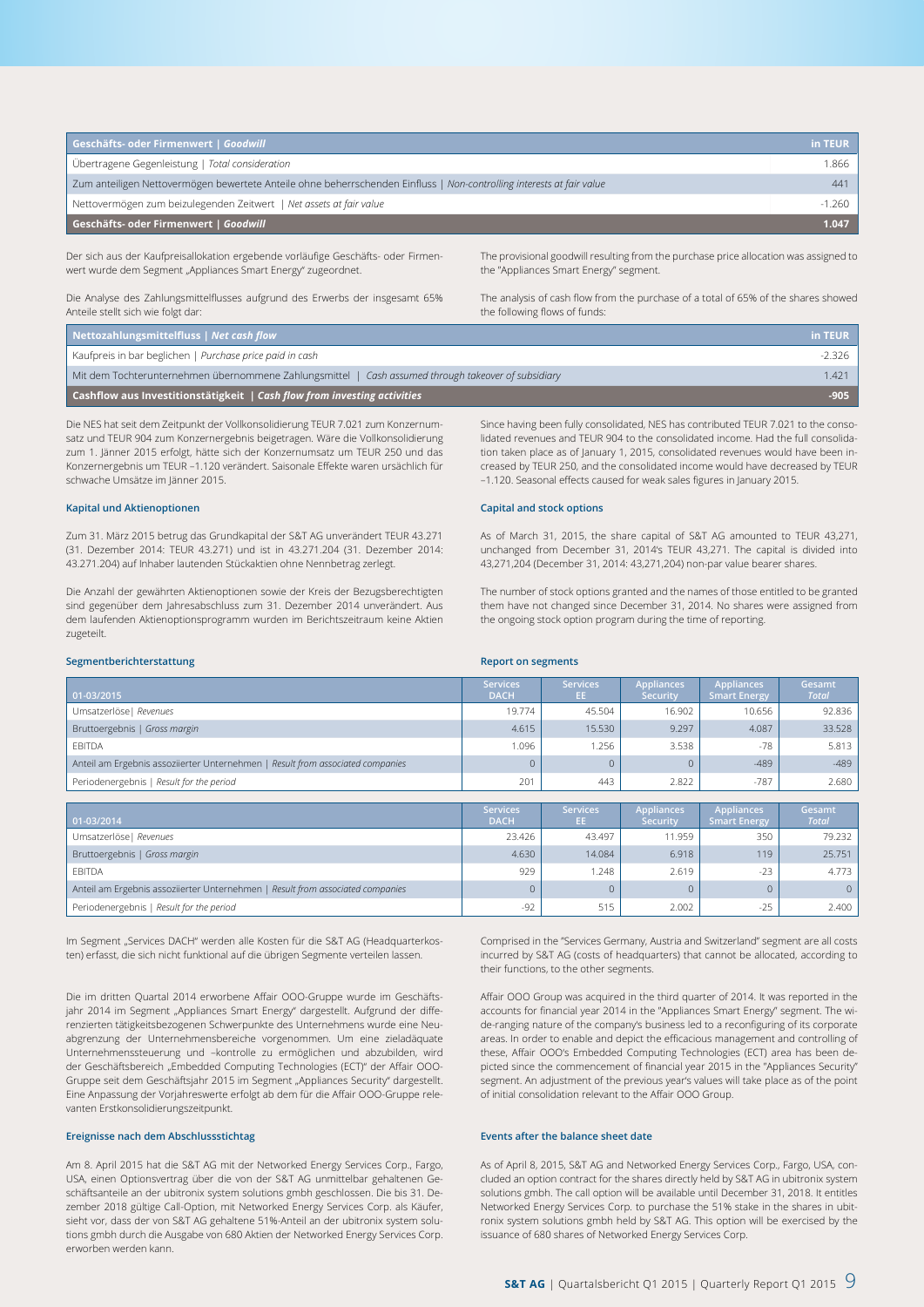# ERLÄUTERUNGEN | NOTES

Mit Abtretungsvertrag vom 14. April 2015 hat Networked Energy Services Corp. den von konzernfremden Gesellschaftern gehaltenen 49%-Anteil an der ubitronix system solutions gmbh, Hagenberg, Österreich, erworben. Die Gegenleistung der Networked Energy Services Corp. bestand in Form einer Anteilsgewährung durch Ausgabe neuer Aktien im Ausmaß von 14,05% des Aktienkapitals.

Aufgrund der Erhöhung des Aktienkapitals reduzierte sich der von der S&T AG gehaltene Anteil an der NES von bisher 65,00% auf 55,87%.

Sowohl die Networked Energy Services Corp., als auch die ubitronix system solutions gmbh werden nach Abschluss dieser Umstrukturierungen weiterhin im Rahmen der Vollkonsolidierung in den Konzernabschluss der S&T AG einbezogen. Eine Auswirkung zeigt sich lediglich in der Reduktion der Anteile ohne beherrschenden Einfluss an der ubitronix system solutions gmbh.

Mit Gesellschafterberschluss vom 14. April 2015 wurde die ubitronix system solutions gmbh in Networked Energy Services GmbH umbenannt sowie der Sitz der Gesellschaft nach Linz verlegt. Die beschlossenen Änderungen der ubitronix system solutions gmbh wurden am 1. Mai 2015 im zuständigen Firmenbuch des Registergerichts eingetragen.

In the assignment contract dated April 14, 2015, Networked Energy Services Corp. acquired the 49% of the shares in ubitronix system solutions gmbh held by third parties. The consideration supplied by Networked Energy Services Corp. took the form of a granting of a shareholding. This was attained through the issuance of new shares amounting to 14.05% of the company's share capital.

The increase in share capital caused the share of NES' stock held by S&T AG to decline from 65.00% to 55.87%.

Upon conclusion of this restructuring, Networked Energy Services Corp. and ubitronix system solutions gmbh will continue to be fully consolidated into the consolidated financial accounts of S&T AG. The only ramification will be the reduction of minority interests' holdings in ubitronix system solutions gmbh.

In a corporate resolution dated April 14, 2015, ubitronix system solutions gmbh was renamed Networked Energy Services GmbH. The company's headquarters were relocated to Linz. The alterations undertaken to ubitronix system solutions gmbh had been entered into the corporate registry at the court of registration responsible for the company at May 1, 2015.

#### **Aktienbestand von Organen zum 31. März 2015**

**Shareholdings of corporate officers as of March 31, 2015** 

| Organ   Board member                                           | <b>Funktion   Function</b>       | <b>Anzahl Aktien   Number of shares</b> |
|----------------------------------------------------------------|----------------------------------|-----------------------------------------|
| Dr. Erhard F. Grossnigg (via: grosso holding GmbH und related) | Aufsichtsrat   Supervisory Board | 8.114.116                               |
| Bernhard Chwatal                                               | Aufsichtsrat   Supervisory Board | $\Omega$                                |
| Matthias Ehrlich                                               | Aufsichtsrat   Supervisory Board | 3.200                                   |
| Hannes Niederhauser (incl. related)                            | <b>CEO</b>                       | 6.447.182                               |
| Michael Jeske                                                  | COO                              | 28,000                                  |
| Dr. Peter Sturz                                                | COO                              | 20,000                                  |
| Richard Neuwirth                                               | <b>CFO</b>                       | 5.935                                   |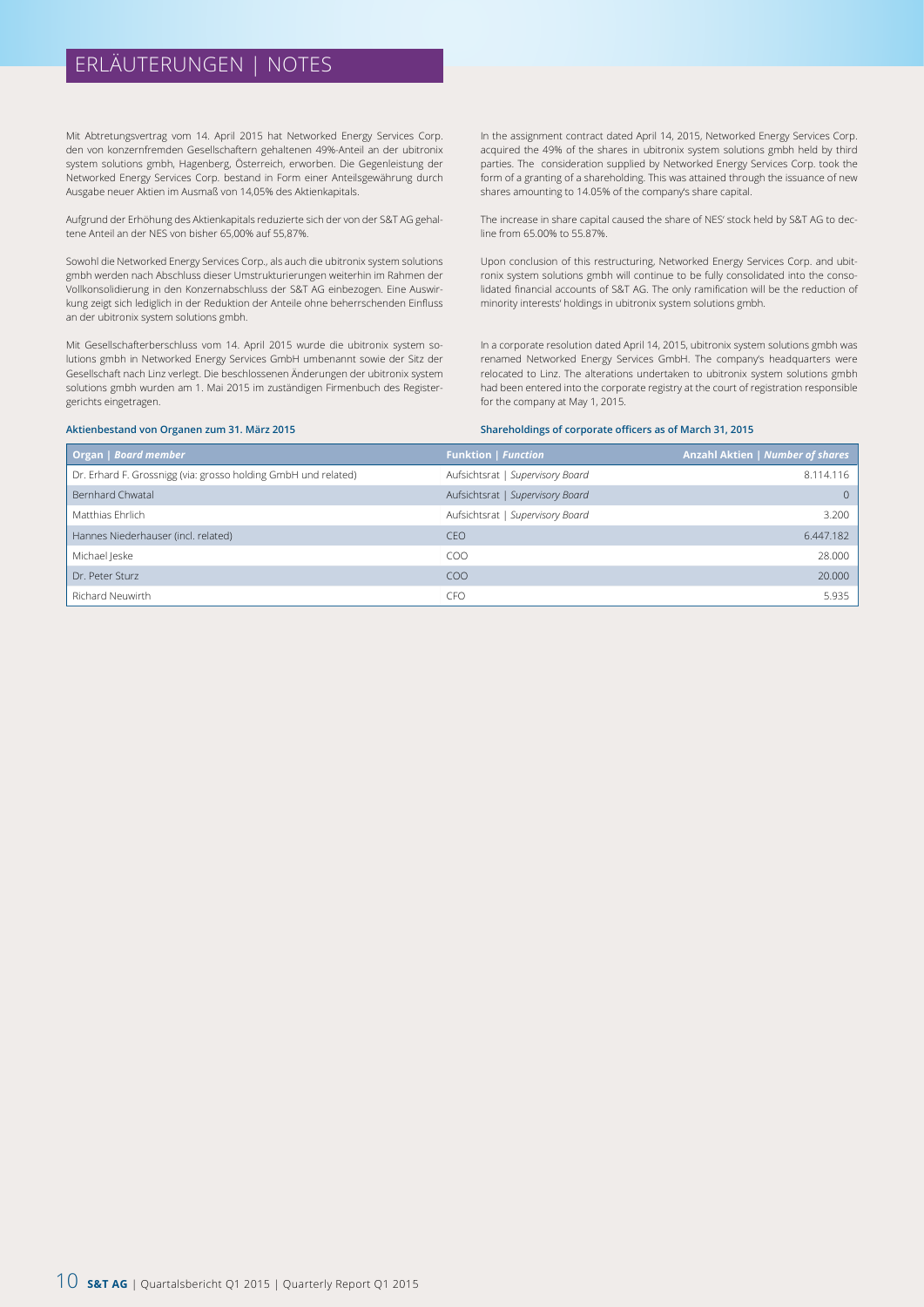# DIE S&T AKTIE | THE S&T STOCK

Seit Juni 2010 notiert die Aktie der S&T AG im Börsensegment "Prime Standard" der Frankfurter Börse und hat sich inzwischen unter den Top-50-Unternehmen etabliert. Im Ranking der zur Aufnahme in den TecDAX in Frage kommenden Technologieunternehmen konnte der Abstand zu den in diesem wichtigen Börsenindex gelisteten Top-30-Unternehmen weiter kontinuierlich verringert werden.

Neben der positiven wirtschaftlichen Entwicklung von S&T in den vergangenen Jahren, getragen sowohl durch organisches Wachstum, als auch durch die Akquisition strategisch attraktiver Technologie- und Serviceunternehmen, hat eine zunehmende Anzahl an Investorenmeetings und eine stärkere Präsenz in finanzwirtschaftlichen Print- und Onlinemedien zu einer deutlich gesteigerten Aufmerksamkeit gegenüber der S&T-Aktie bzw. dem Unternehmen selbst geführt. Der Ausbau des Tochnologiefokus hat ebenfalls maßgeblich dazu beigetragen.

Das steigende Interesse von Investoren an der Gesellschaft hat sich zum einen bei der GCC-Konferenz von Kepler Cheuvreux in Frankfurt im Januar 2015, aber auch auf den erst kürzlich durchgeführten Roadshows in Deutschland, Frankreich und England gezeigt. Die Aktienkursentwicklung spiegelt diese erhöhte Nachfrage wider. Inzwischen befinden sich 66,4 Prozent der Aktien im Streubesitz, wobei der überwiegende Anteil institutionellen Anlegern zuzurechnen ist.

Diese erfreulichen Entwicklungen, die weiterhin zu erwartenden positiven Trends in der operativen Geschäftsentwicklung und die Stärkung der Positionierung als eines der größten IT-Unternehmen in Österreich und Osteuropa wirken sich zunehmend positiv auf die Kursentwicklung der S&T-Aktie aus. Von Beginn des Jahres 2015 bis Ende April lag die Kursentwicklung der S&T-Aktie über der Entwicklung des TecDAX. Während die Marktkapitalisierung zum 31.12.2014 noch EUR 139 Mio. betrug, erhöhte sie sich zum 31.03.2015 auf EUR 178 Mio.

Deutliche Wertsteigerungen der Aktie sind sicherlich auf die 2014 erfolgten Akquisitionen und die strategische Ausrichtung der S&T mit dem neuen Segment "Appliances Smart Energy" zurückzuführen. Durch die verstärkte Technologie- und Serviceausrichtung sowie den gleichzeitigen Eintritt in weitere geografische Märkte befindet sich die Gesellschaft - bei gleichzeitiger Erhöhung der Profitabilität - weiter auf Wachstumkurs.

Die wesentlichen Eckdaten der S&T-Aktie stellten sich zum Ende des ersten Quartals 2015 wie folgt dar:

Since June 2010, S&T AG's stock has been listed on the "Prime Standard" segment of the Frankfurt Stock Exchange. The company has by now established itself among the segment's top 50. S&T was able to continually reduce the gap between it and the technology companies slated for incorporation into the TecDAX. The gap between S&T and the top 30 companies listed in this important index of securities was progressively reduced during the quarter.

The growth turned in by S&T during the past few years has been both organic and driven by the acquisition of strategically-attractive providers of technologies and services. This growth joined the greater number of meetings with investors and with the more intensive coverage of S&T in the financial community's print and on-line media in substantially enhancing the attention paid to S&T's stock and to the company itself. This trend was furthered by the stepping up of the company's focus on key technologies.

The greater interest accorded by investors to the company manifested itself at the GCC conference held by Kepler Cheuvreux in Frankfurt in January, 2015, and at the roadshows recently staged in Germany, France and the UK. The company's stock profited from this increase in demand. As of this writing, 66.4% of the shares are in free float. Of these, most are held by institutional investors.

These gratifying developments, the positive trends continuing to be expected in the company's operative business and the strengthening of its position of being one of the major IT companies in Austria and Eastern Europe have ramified increasingly positively upon S&T's share. S&T's stock outperformed the TecDAX during the first four months of 2015. The company's market capitalization rose from December 31, 2014's EUR 139 million to March 31, 2015's EUR 178 million.

The substantial increases in value registered by S&T's stock are indisputably attributable to the acquisitions undertaken in 2014 and to the company's strategy-driven push into the new "Appliances Smart Energy" segment. S&T's enhanced focus on providing technologies and services and on entering further geographic markets has caused it to sustain its growth in both revenues and profitability.

The key figures on S&T's stock as of the end of the first quarter of 2015 were:

| Börse   Exchange                                                                  | Frankfurter Börse   Frankfurt Stock Exchange                                               |
|-----------------------------------------------------------------------------------|--------------------------------------------------------------------------------------------|
| Börsensegment   Exchange segment                                                  | Prime Standard   Prime Standard                                                            |
| Wertpapierkennnummer   Securities ID number                                       | A0X9EI                                                                                     |
| Börsenkürzel   Exchange abbreviation                                              | SANT                                                                                       |
| $ISIN$   $ISIN$                                                                   | AT000A0E9W5                                                                                |
| Aktienanzahl 31.03.2015   Number of shares 31.03.2015                             | 43.271.204                                                                                 |
| Kursspanne 01.01.-31.03.2015   Stock quote: range 01.01.-31.03.2015               | EUR 3,21 - 4,11                                                                            |
| Schlusskurs 31.03.2015   Closing quote 31.03.2015                                 | EUR 4,11                                                                                   |
| durchschnittliches Handelsvolumen pro Tag   Average daily trading volume          | 75.012 Aktien   75,012 shares                                                              |
| Marktkapitalisierung 31.03.2015   Market capitalization 31.03.2015                | EUR 178 Millionen   EUR 178 million                                                        |
| Streubesitz   Free float                                                          | 66,4%                                                                                      |
| Designated Sponsor   Designated Sponsor                                           | Kepler Cheuvreux Aktienbank AG                                                             |
| Coverage                                                                          | Hauck & Aufhäuser/Tim Wunderlich<br>Kepler Cheuvreux/Baptiste de Leudeville und Bernd Laux |
| Aufgrund der wirtschaftlichen Verhältnisse und des Geschäftsganges wird 2015 wei- | Business conditions and performance give rise to the forecast that 2015 will bring a       |

Aufgrund der wirtschaftlichen Verhältnisse und des Geschäftsganges wird 2015 weiteres Kurswachstum erwartet. Die Analysten von Hauck & Aufhäuser sowie Kepler Cheuvreux haben Kursziele über dem bisherigen Aktienkurs von EUR 5,90 bzw. EUR 5,60 veröffentlicht.

Im laufenden Geschäftsjahr ist geplant, die Bekanntheit der Aktie weiter auszubauen. Die Teilnahme an weiteren Investorenkonferenzen sowie die Durchführung von Roadshows sind geplant. Weitere Maßnahmen sollen zudem dabei helfen, die Aktie näher an die TecDAX-Aufnahmekriterien heranzuführen.

further rise in S&T's stock quote. Analysts at Hauck & Aufhäuser and at Kepler Cheuvreux have issued predictions for the quote of EUR 5.90 and 5.60 respectively – well above the current one.

Foreseen for the current financial year is the undertaking of measures designed to further enhance the recognition accorded to S&T's stock. Planned are the participation in further conferences of investors and the undertaking of roadshows. These will join with other measures in enabling S&T's stock to set forth its approaching of the criteria laid down for inclusion in the TecDAX.